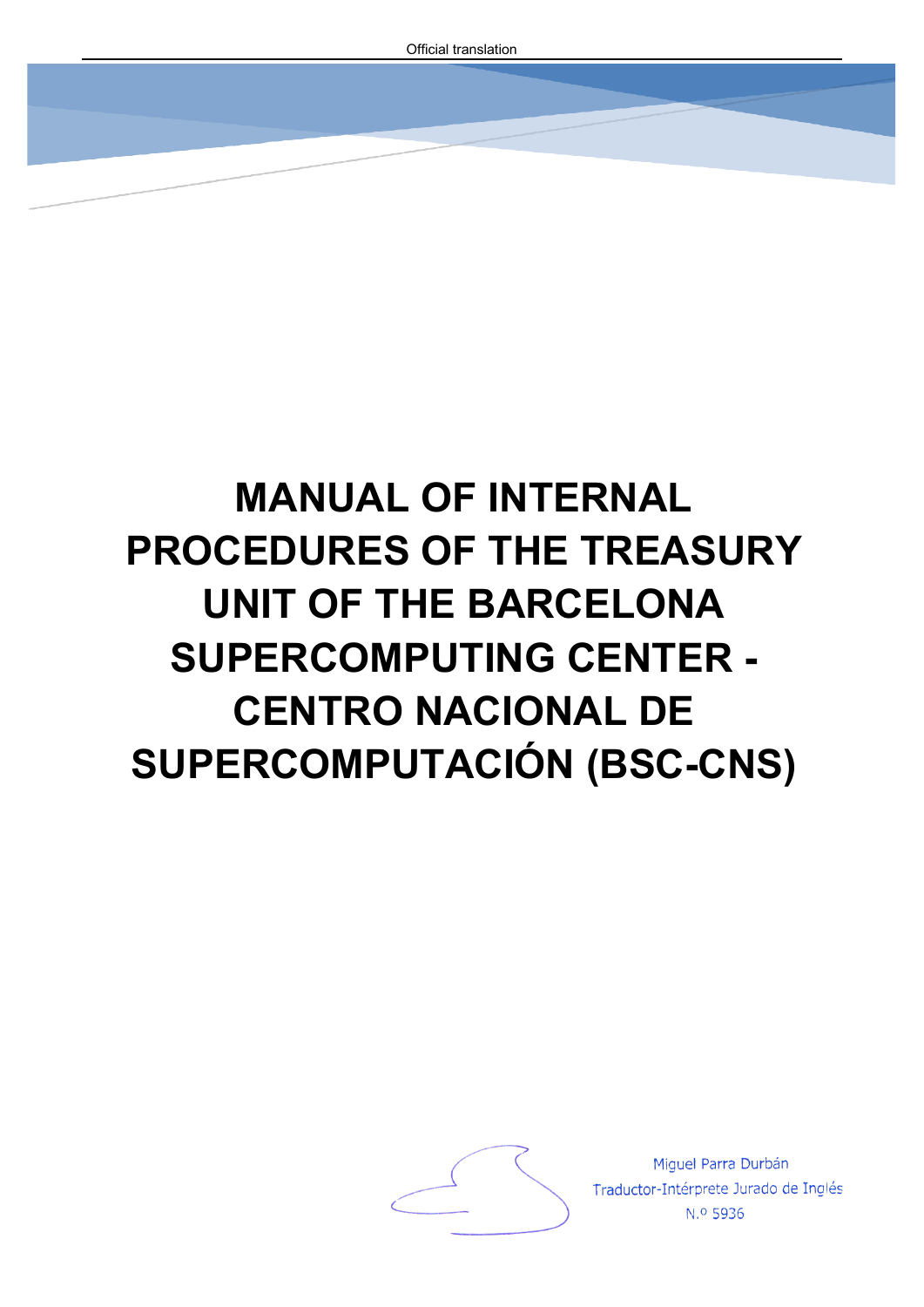

Table of contents

| 2.1. PAYMENT AUTHORIZATION AND RECEIPTS VERIFICATION SYSTEMS 3 |  |
|----------------------------------------------------------------|--|
|                                                                |  |
|                                                                |  |



Miguel Parra Durbán Traductor-Intérprete Jurado de Inglés

N.º 5936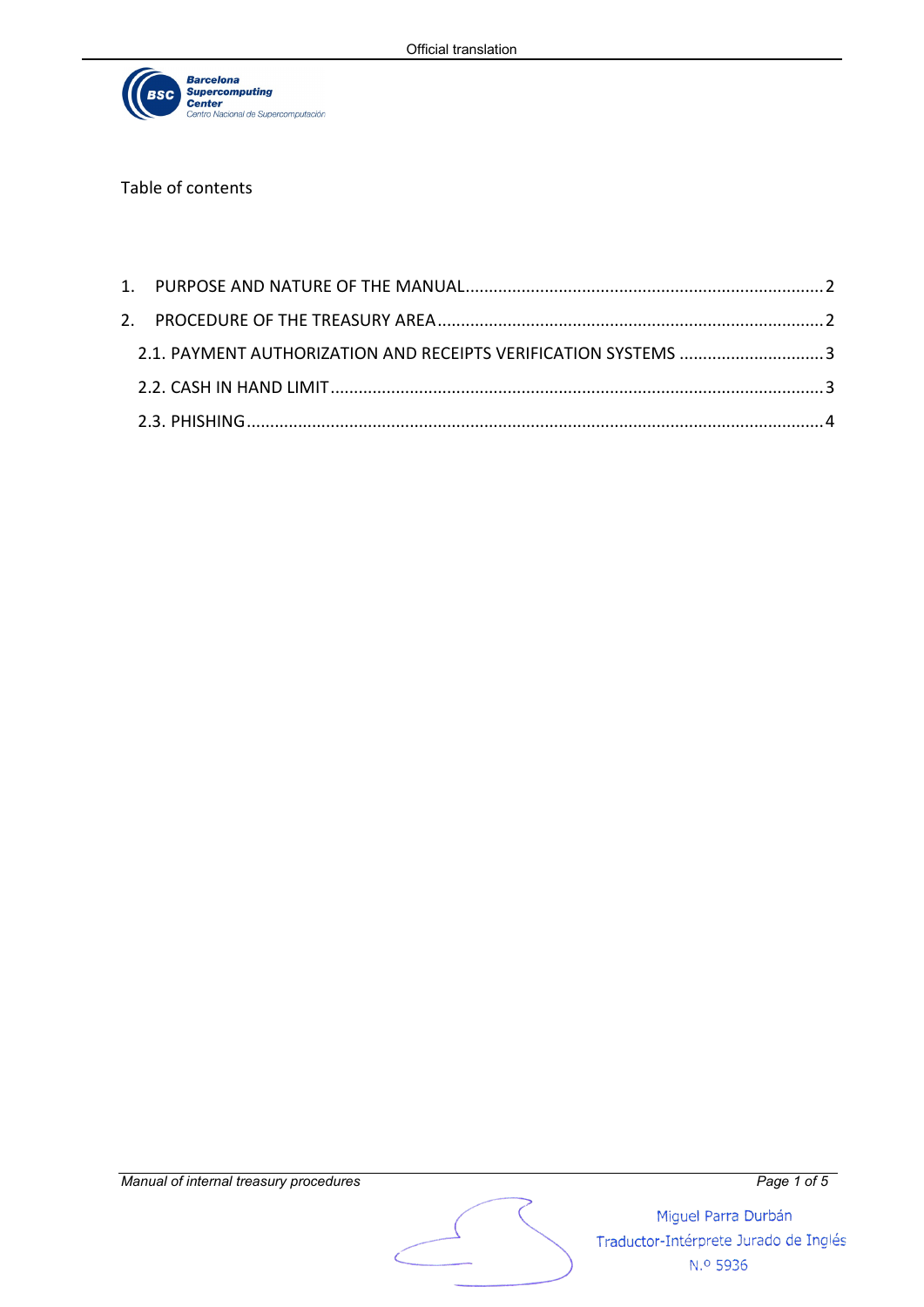

# <span id="page-2-0"></span>1. PURPOSE AND NATURE OF THE MANUAL

By means of this document we intend to homogenize the payment system, to ensure that every department knows the documentation that must be provided to make a payment and how to report this information to us. It also covers the actions adopted by the treasury unit to avoid falling into phishing attacks.

# 2. TREASURY MANAGEMENT PROCEDURE

In the accounting area, the people in charge of recording the invoices also prepare the corresponding payment orders. Orders are prepared on a weekly basis, and the payment processing day is Thursday. In addition, a general payment order is prepared on a monthly basis, which includes the main payments to suppliers. Those responsible for preparing the payments, check the outstanding balance of the supplier and the due date of the outstanding debt to ensure they are correct.

Once the payment orders are prepared, the list of orders and their details are sent to the person in charge of the treasury so that he/she may prepare the bank files in coordination with the person in charge of accounting and also verify the payment orders. Once all the orders have been verified, we proceed to the execution of the bank files in the ERP system. When the bank file has been created, the accounting coordinator uploads it to the appropriate bank. Then the information is sent to the authorised persons by means of an e-mail detailing the different payment orders prepared with a brief description, so that they can sign them.

Miquel Parra Durbán Traductor-Intérprete Jurado de Inglés N.º 5936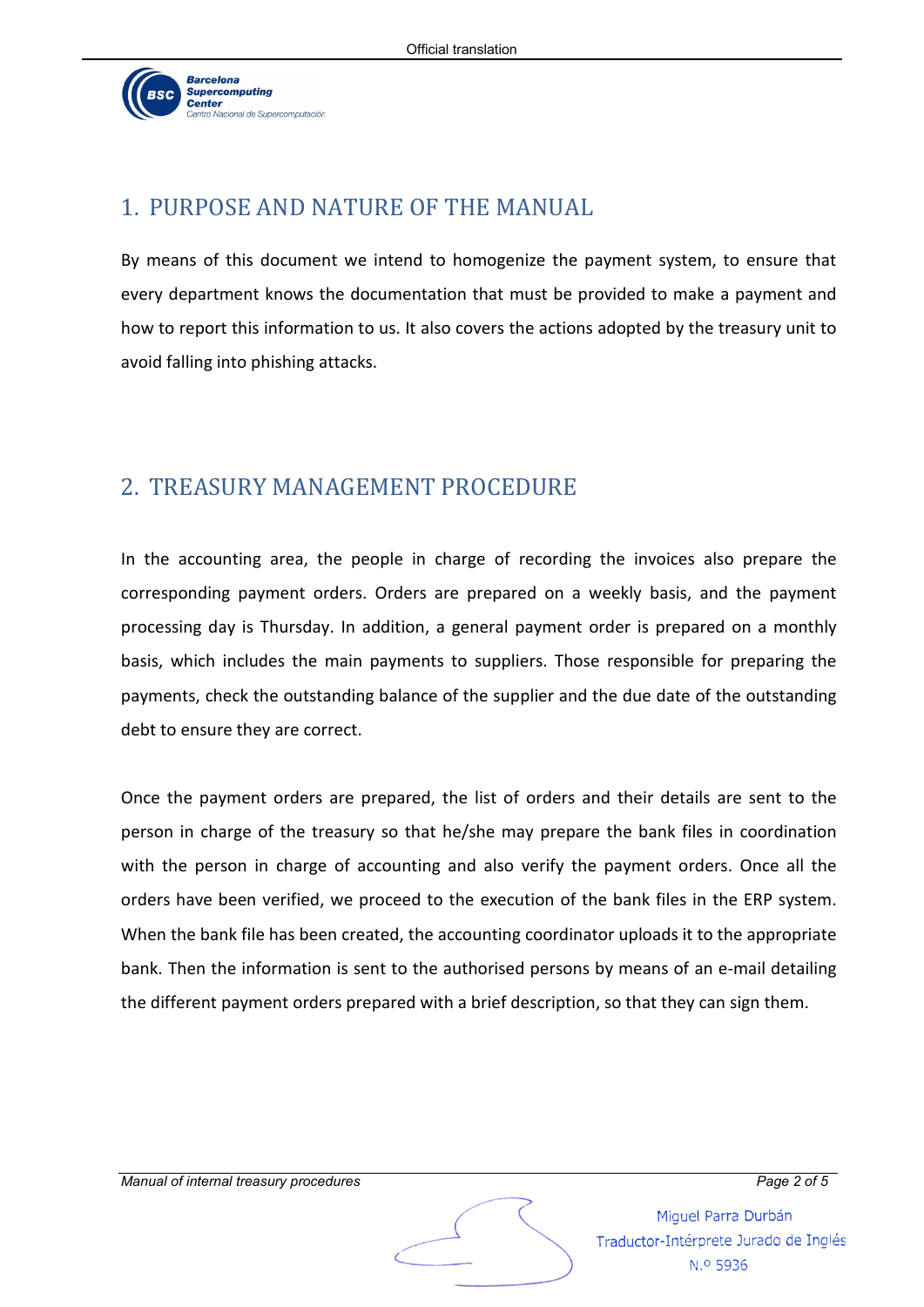

One of the main risks is duplicate payment of invoices and payment to the wrong bank account. To avoid duplicate payment of invoices, we keep the reconciliation up to date, so that the accounts are updated and we do not make duplicate payments.

On the other hand, regarding the monthly payroll files, HR sends us the files with the details, and the accounting coordinator is the person in charge of uploading them to the bank to be processed. In the same way as in the case of payment orders, once the files have been uploaded to the bank, an e-mail is sent to the authorised persons detailing them so that they can sign them.

### <span id="page-3-0"></span>2.1. PAYMENT AUTHORIZATION AND RECEIPTS VERIFICATION SYSTEMS

Payments require the joint signature of two authorised persons, the Director of the Administrative Management Department and the Associate Director, Pep Martorell. The people in accounting in charge of recording the invoices and documents involving a payment, once they have checked that all the documentation related to the payment is validated and have verified the due date (purchase orders, resource requests, etc.) send this information to the person in charge of the treasury so that he/she can prepare the payment orders or transfers if applicable.

The day after the payments have been made, we check that the orders have been processed correctly.

With regard to receipts, once received, we proceed to identify them and record them in the accounts. If these receipts are for coordinated projects, we ask the PMOs to send us the information on how the money is to be distributed among the partners, as well as the appropriate and up-to-date bank certificates of the partners so that we may transfer the money to them as quickly as possible.

Miquel Parra Durbán Traductor-Intérprete Jurado de Inglés N.º 5936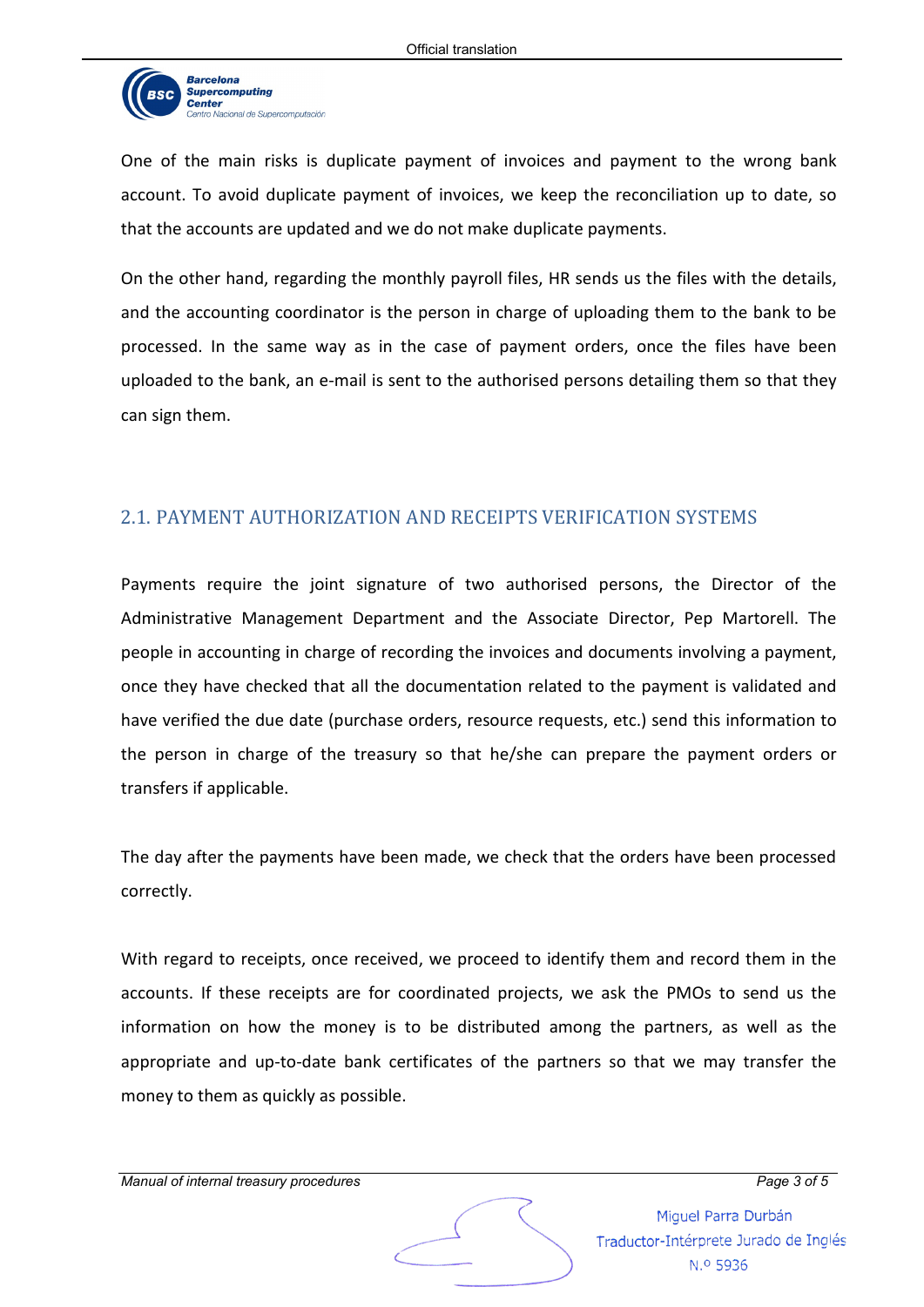

# <span id="page-4-0"></span>2.2. CASH ON HAND LIMIT

The petty cash fund is between €300 and €450. Cash is basically used for postage and courier expenses, with hardly any movement during the year. There is a separation of duties between the person in charge of cash accounting records and the person in charge of the monthly cash reconciliation.

# <span id="page-4-1"></span>2.3. PHISHING

Currently, one of the main contingencies is electronic fraud and/or Phishing. To avoid the risk of an erroneous payment or transfer, the following actions are carried out, which vary depending on the recipient of the payment.

### SUPPLIERS:

We must differentiate between the various suppliers who send us invoices by e-mail and those who post them on FACE.

- o When a supplier who has sent us the invoice by mail or email asks us to change the account, we have to verify the following data:
	- Mail from which the account change is requested. If the email address is the same as the one the supplier has always contacted us from, a phone call to verify it will not be necessary. If, on the other hand, it does not match, we have to contact the supplier by phone and ask if the email received is from them.
	- Request a bank certificate electronically signed by the bank and by a legal representative of the entity. Failing that, if there is no way to get an electronic signature, we will accept a handwritten signature.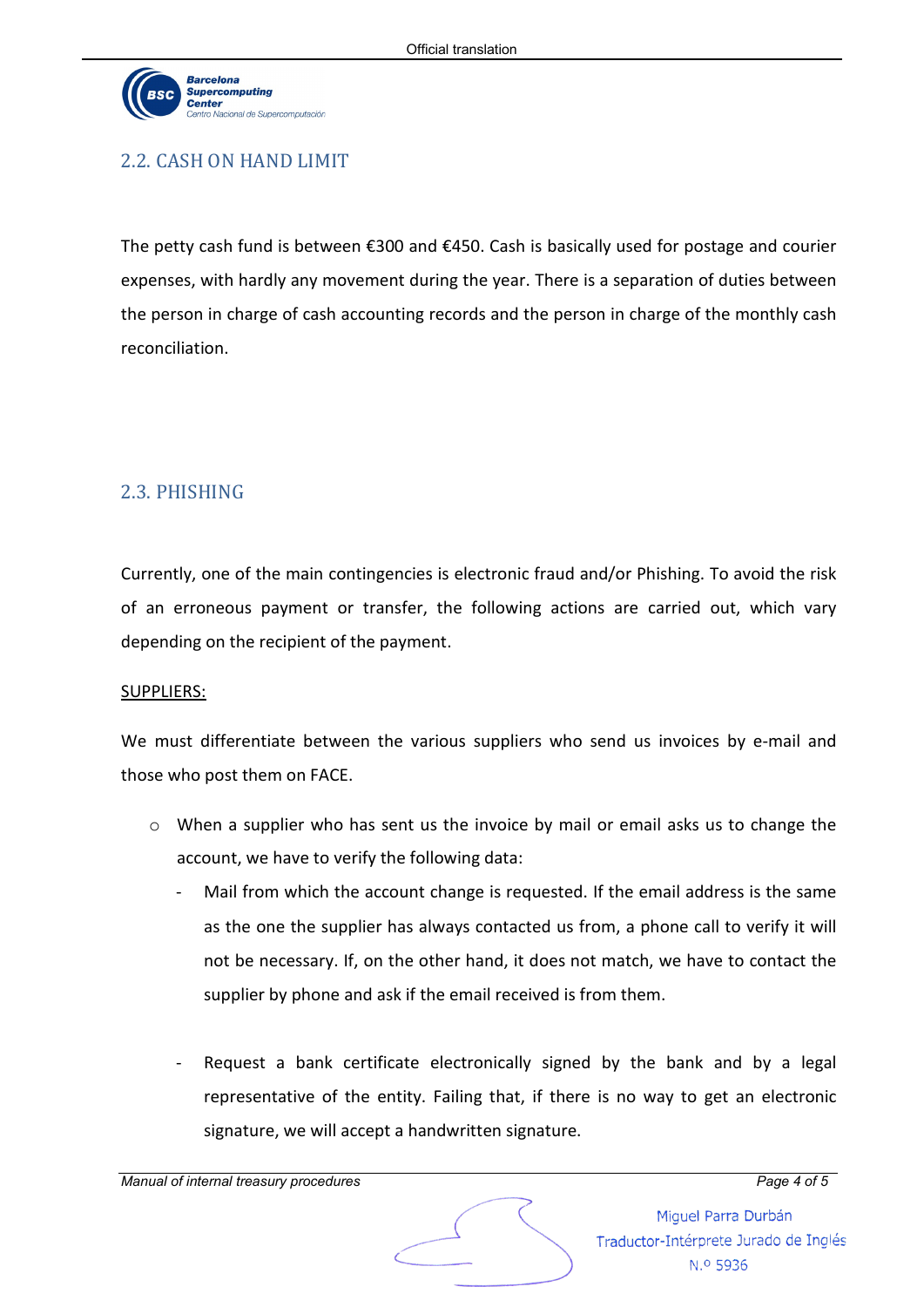

- o Suppliers who post their invoices on FACE:
	- If they request a change to their bank account, this change will have to be reflected in FACE. We will always have to pay to the account number indicated on the invoice posted on FACE.

### COLLABORATING PARTNERS:

When we get a receipt corresponding to a coordinated project, we must make the transfers to the partners as soon as possible. In order to make these payments we need the PMO's to send us the following documentation:

- $\checkmark$  Excel with the amount corresponding to each project partner.
- $\checkmark$  FINANCIAL ID with the signature, if possible electronically, of the partner and of the financial institution with which the partner has their bank account. This document cannot be older than 6 months from the date of our request. Financial ID's will only be requested when the project is new. For subsequent transfers we will only need confirmation from the partner to confirm that they continue to have the same account number. If it is different, we will need the Financial ID with both signatures (Bank and Partner), if possible electronically.

#### CHANGES IN EMPLOYEE ACCOUNT NUMBERS:

In Finance, we will only accept a change in an employee's or visitor's bank account when it comes from an internal platform, Employee Portal or Data Use Authorization.

*Manual of internal treasury procedures Page 5 of 5*

| End of official translation                                                                                                                                                                                                                                                                                         |                                                                                                                      |  |                                                                                                                                                                                                                                                                                                                                                   |  |                                                                          |  |  |  |
|---------------------------------------------------------------------------------------------------------------------------------------------------------------------------------------------------------------------------------------------------------------------------------------------------------------------|----------------------------------------------------------------------------------------------------------------------|--|---------------------------------------------------------------------------------------------------------------------------------------------------------------------------------------------------------------------------------------------------------------------------------------------------------------------------------------------------|--|--------------------------------------------------------------------------|--|--|--|
| Miguel Parra Durbán, Traductor Jurado de inglés en virtud<br>de título otorgado por el Ministerio de Asuntos Exteriores,<br>Unión Europea y Cooperación, certifica que la que<br>antecede es traducción fiel y exacta al inglés de un<br>documento redactado en español. En Barcelona, a 3 de<br>diciembre de 2021. |                                                                                                                      |  | Miquel Parra Durbán, Sworn Translator of English by virtue of<br>a qualification granted by the Spanish Ministry of Foreign<br>Affairs, European Union and Cooperation, certifies that the<br>foregoing is a faithful and accurate translation into English of<br>a document written in Spanish. In Barcelona, on the 3rd of<br>December of 2021. |  |                                                                          |  |  |  |
| <b>MIGUEL -</b><br>46808239L                                                                                                                                                                                                                                                                                        | PARRA DURBAN Firmado digitalmente<br>por PARRA DURBAN<br>MIGUEL - 46808239L<br>Fecha: 2021.12.03<br>14:36:12 +01'00' |  |                                                                                                                                                                                                                                                                                                                                                   |  | Miguel Parra Durbán<br>Traductor-Intérprete Jurado de Inglés<br>N.º 5936 |  |  |  |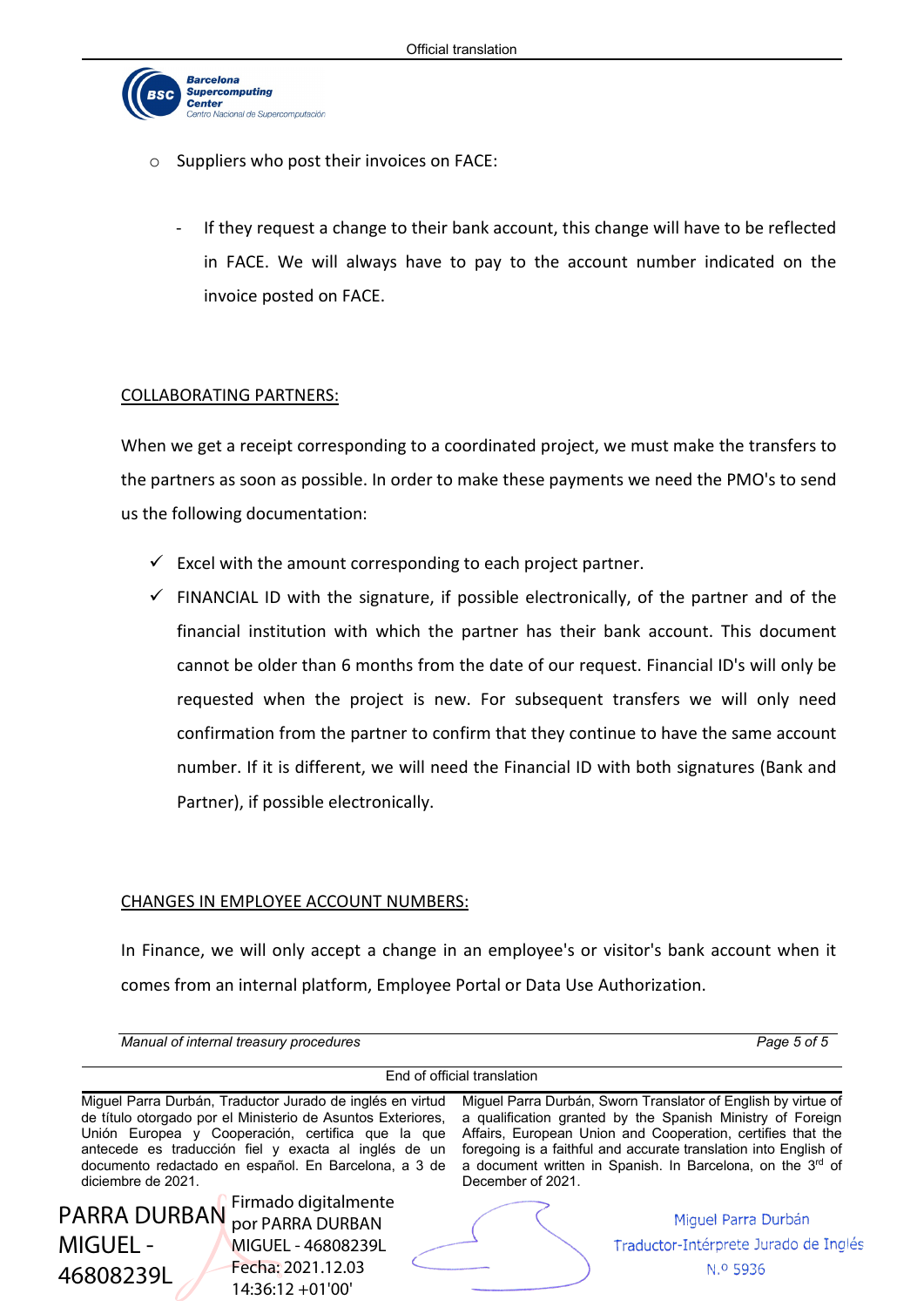# **MANUAL DE PROCEDIMIENTOS INTERNOS DE LA UNIDAD DE TESORERIA DEL BARCELONA SUPERCOMPUTING CENTER - CENTRO NACIONAL DE SUPERCOMPUTACIÓN (BSC-CNS)**

Miguel Parra Durbán Traductor-Intérprete Jurado de Inglés N.º 5936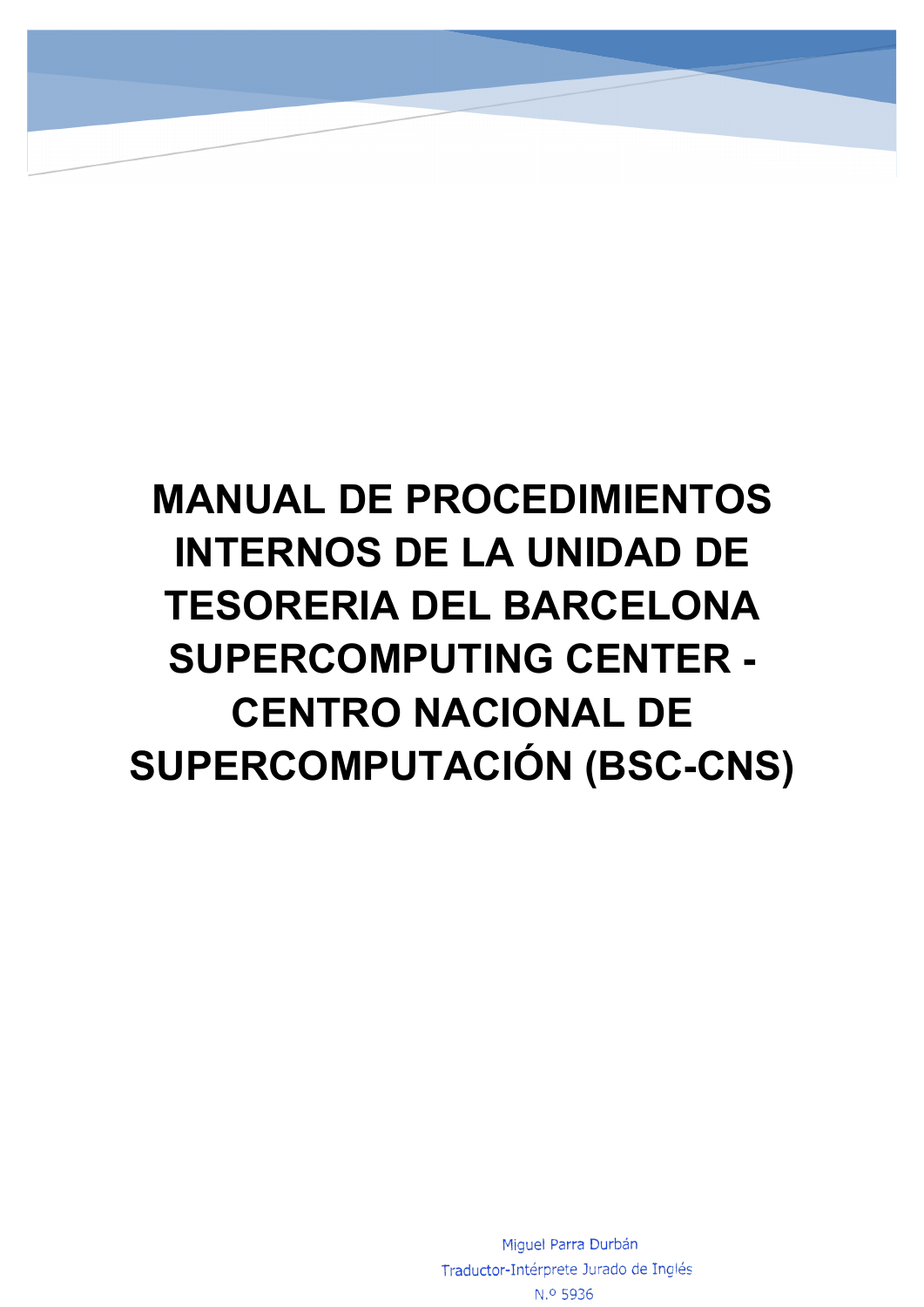

Índice

| 2.1. MENORES SISTEMAS DE AUTORIZACIÓN DE PAGOS Y VERIFICACIÓN DE INGRESOS3 |  |
|----------------------------------------------------------------------------|--|
|                                                                            |  |
|                                                                            |  |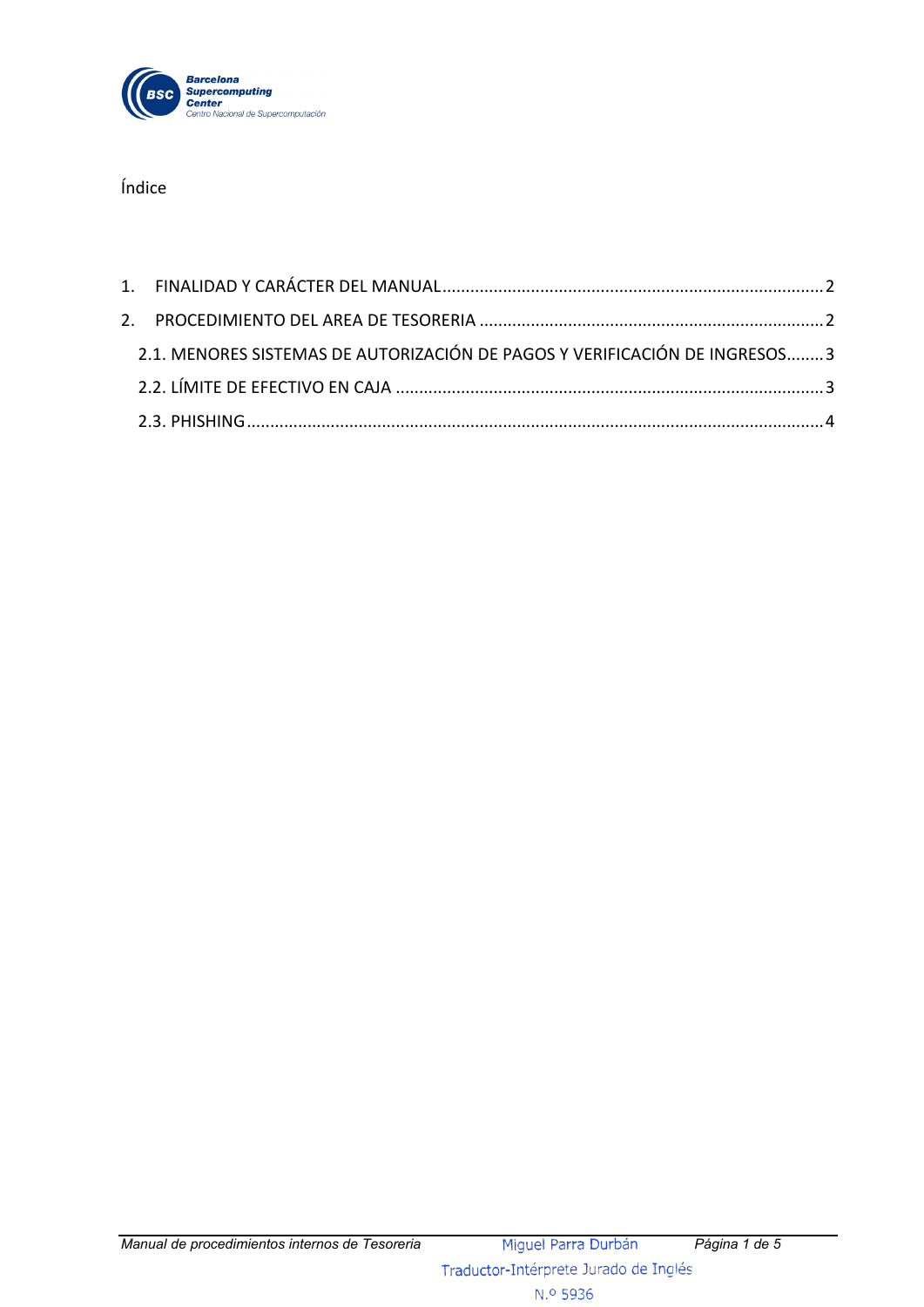

# <span id="page-8-0"></span>1. FINALIDAD Y CARÁCTER DEL MANUAL

Mediante este documento pretendemos homogenizar el sistema de pagos, asegurarnos que cada uno de los departamentos conocen la documentación que deben aportar para la realización de un pago y la manera de trasladarnos tal información. Así como las acciones que tomamos desde tesorería para evitar caer en los ataques de phishing.

# 2. PROCEDIMIENTO A TRAVÉS DEL CUAL SE DESARROLLA LA GESTIÓN DE TESORERÍA

En el área contable, las personas encargadas del registro contable de las facturas, preparan las órdenes de pagos correspondientes. Las órdenes se preparan con periodicidad semanal, siendo el día de gestión de los pagos los jueves. Adicionalmente, de forma mensual se preparar una orden de pago general, en el que se incluyen los principales pagos a proveedores. Los responsables de la preparación de los pagos, cotejan el saldo pendiente del proveedor y el vencimiento de la deuda pendiente para cotejar su corrección.

Una vez están preparadas las órdenes de pago, se remite la relación de las órdenes y el detalle de las mismas, a la persona encargada de tesorería para que pueda preparar coordinadamente con el responsable de contabilidad los ficheros bancarios y asimismo verifique las órdenes de pago. Una vez se ha cotejado que todas las órdenes son correctas, se procede a la ejecución de los ficheros bancarios en la ERP de gestión. Cuando se ha creado el fichero bancario el coordinador de contabilidad lo carga en el banco que corresponda. En ese momento, se traslada la información a las personas autorizadas mediante un e-mail en el que se detallan las distintas órdenes de pago preparadas con una pequeña descripción, para que procedan a la firma de las mismas.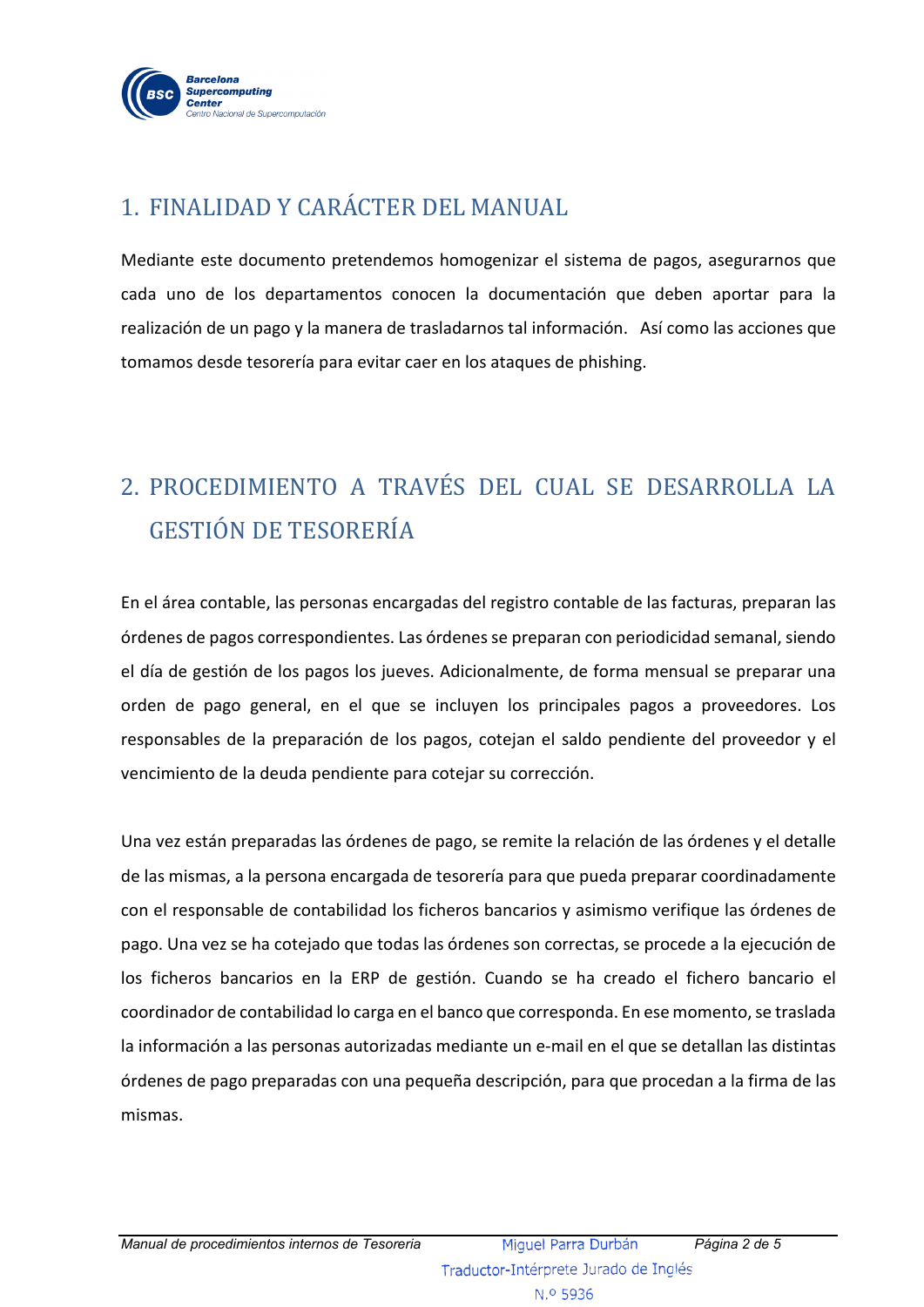

Uno de los principales riesgos que existen es el pago duplicado de facturas y el pago a una cuenta bancaria errónea. Para evitar el pago duplicado de facturas, llevamos al día la conciliación, de esta manera la contabilidad está al día y no realizamos pagos duplicados.

Por otro lado, en cuanto a los ficheros mensuales de nóminas, recursos humanos nos envía los ficheros con el detalle y el coordinador de contabilidad es la persona encargada de subirlos al banco para ser procesados. De la misma manera que en el caso de las órdenes de pago, una vez cargados los ficheros en el banco, se envía un mail detallando los mismos a las persones autorizadas para que procedan con la firma de los mismos.

## <span id="page-9-0"></span>2.1. SISTEMAS DE AUTORIZACIÓN DE PAGOS Y VERIFICACIÓN DE INGRESOS

Los pagos requieren de firma mancomunada de dos autorizados, el director del departamento de Management y el Director Asociado, Pep Martorell. Las personas encargadas en contabilidad de registrar las facturas y documentos que suponen un pago, cuando han revisado que toda la documentación relativa al pago está validada y tras verificar el vencimiento (órdenes de compra, peticiones de recursos…etc.) trasladan esta información a la persona encargada de tesorería para que gestione la preparación de las órdenes de pago o transferencias en su caso.

Una vez se han realizado los pagos, al día siguiente cotejamos que las órdenes se han procesado correctamente.

Respecto a los ingresos, una vez recibidos procedemos a la identificación de los mismos y a su contabilización. Si estos ingresos corresponden a ingresos para proyectos coordinados, solicitamos a los PMOs la distribución dineraria que hay que realizar a cada socio, así como los certificados bancarios oportunos y actualizados de los socios para poder traspasarles el dinero con la máxima rapidez posible.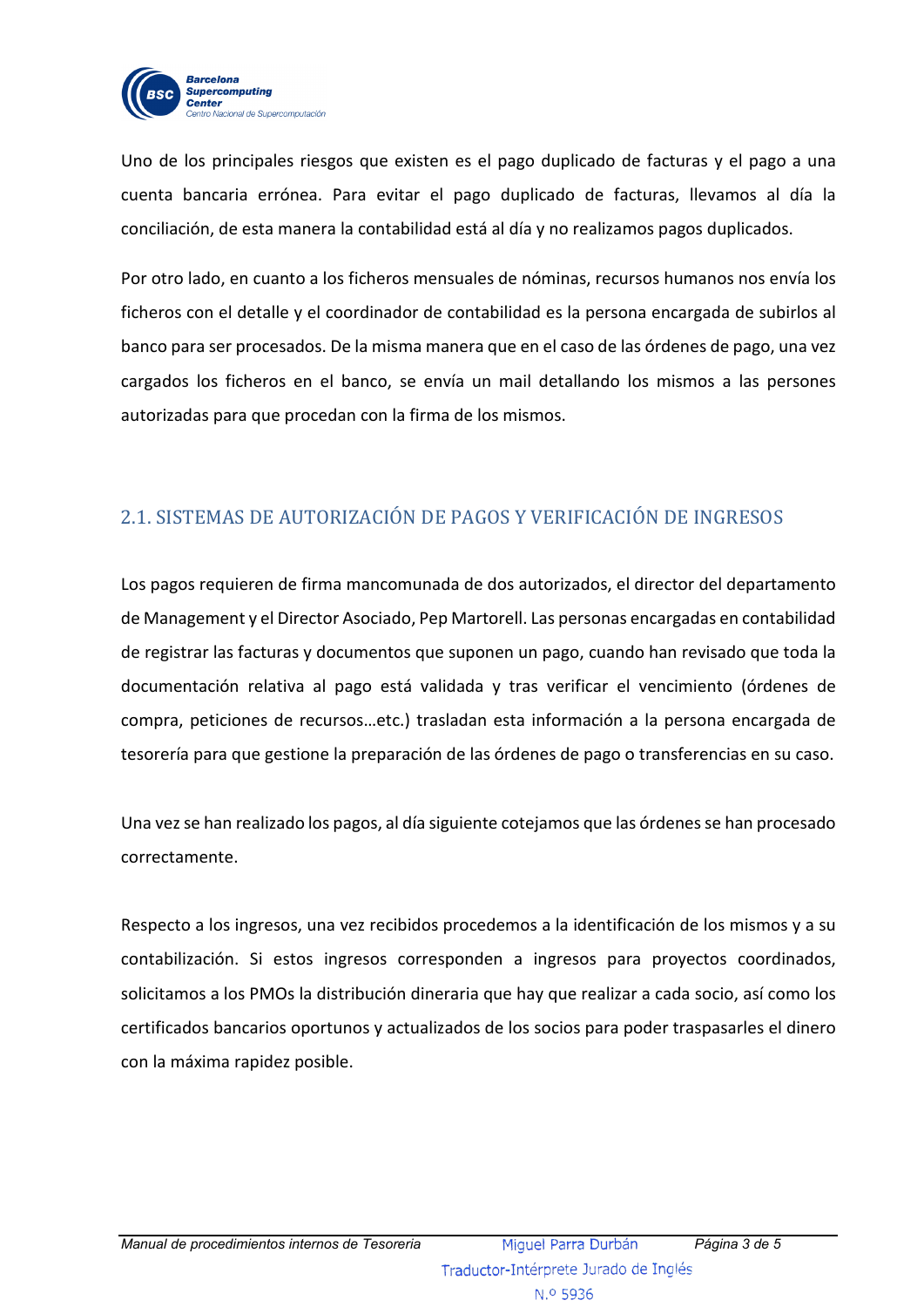

### <span id="page-10-0"></span>2.2. LÍMITE DE EFECTIVO EN CAJA

El fondo de caja se sitúa entre los 300 y 450€. El dinero en efectivo se utiliza básicamente a efectos de los gastos de correo y mensajería, no suponiendo apenas movimiento a lo largo del ejercicio. Existe una separación de funciones entre la persona encargada del registro contable de la caja y la persona encargada del arqueo mensual.

### <span id="page-10-1"></span>2.3. PHISHING

En la actualidad, una de las principales contingencias es el fraude electrónico y/o Phishing. Para evitar las contingencias, en cuanto a un pago o transferencia erróneo, se llevan a cabo las siguientes acciones que varían en función del destinatario del pago.

### PROVEEDORES:

Diferenciaremos entre los proveedores varios que nos hacen llegar las facturas a través de mails y los que las cuelgan en FACE.

- o Cuando un proveedor que nos ha enviado la factura por mail o física nos solicita un cambio de cuenta tenemos que verificar los siguientes datos:
	- Mail desde el cual se nos solicita el cambio de cuenta. Si el mail coincide con el que siempre nos ha contactado el proveedor no será necesaria una llamada telefónica para verificarlo. Si, por el contrario, no coincide, tenemos que contactar telefónicamente al proveedor y preguntar si el mail recibido proviene de ellos.
	- Solicitud de un certificado bancario firmado, a poder ser, electrónicamente por el banco y por un representante legal de la entidad. En su defecto, si no hay manera de conseguir una firma electrónica, aceptaremos una firma manuscrita.